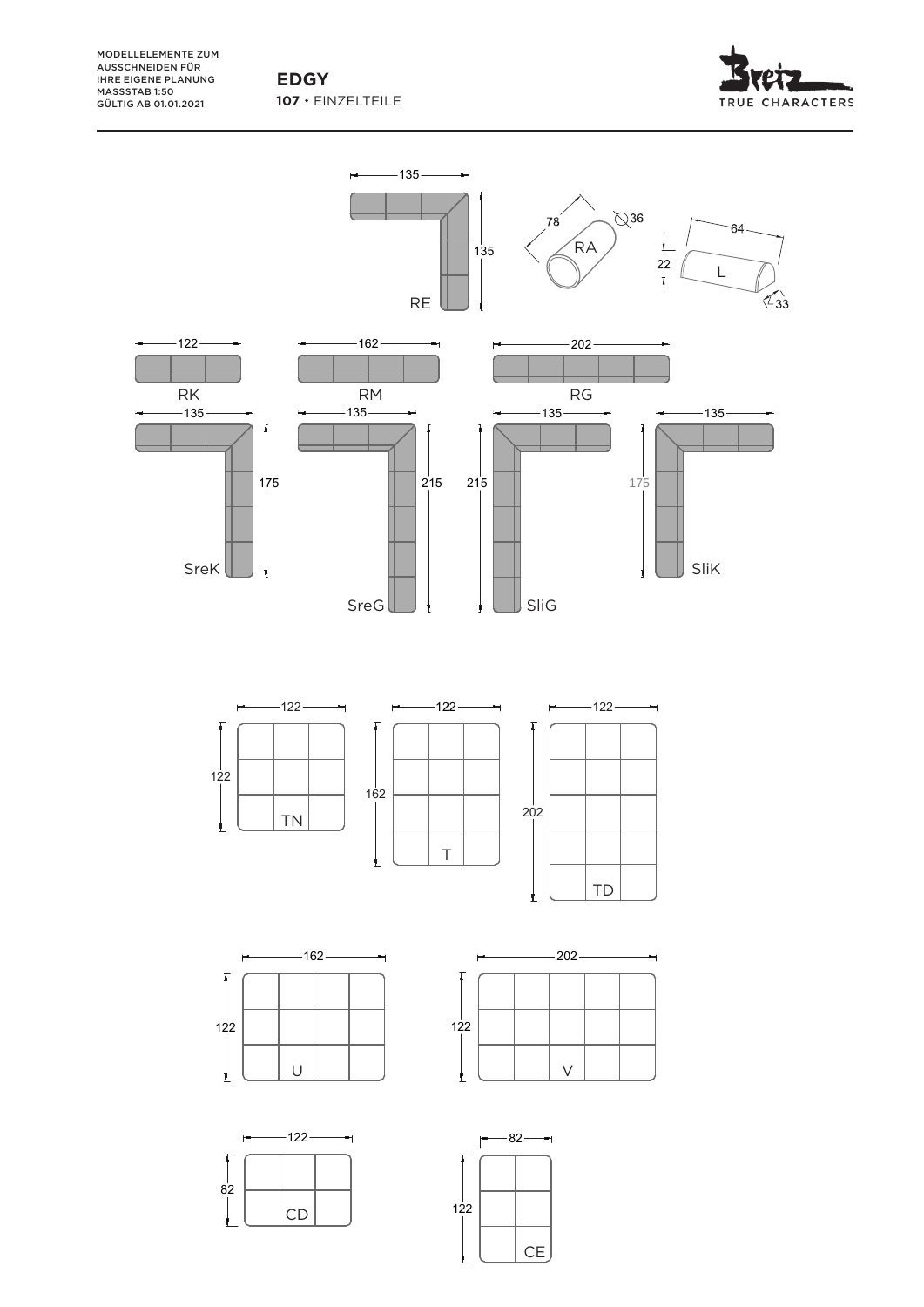107 · BESTSELLER **EDGY**



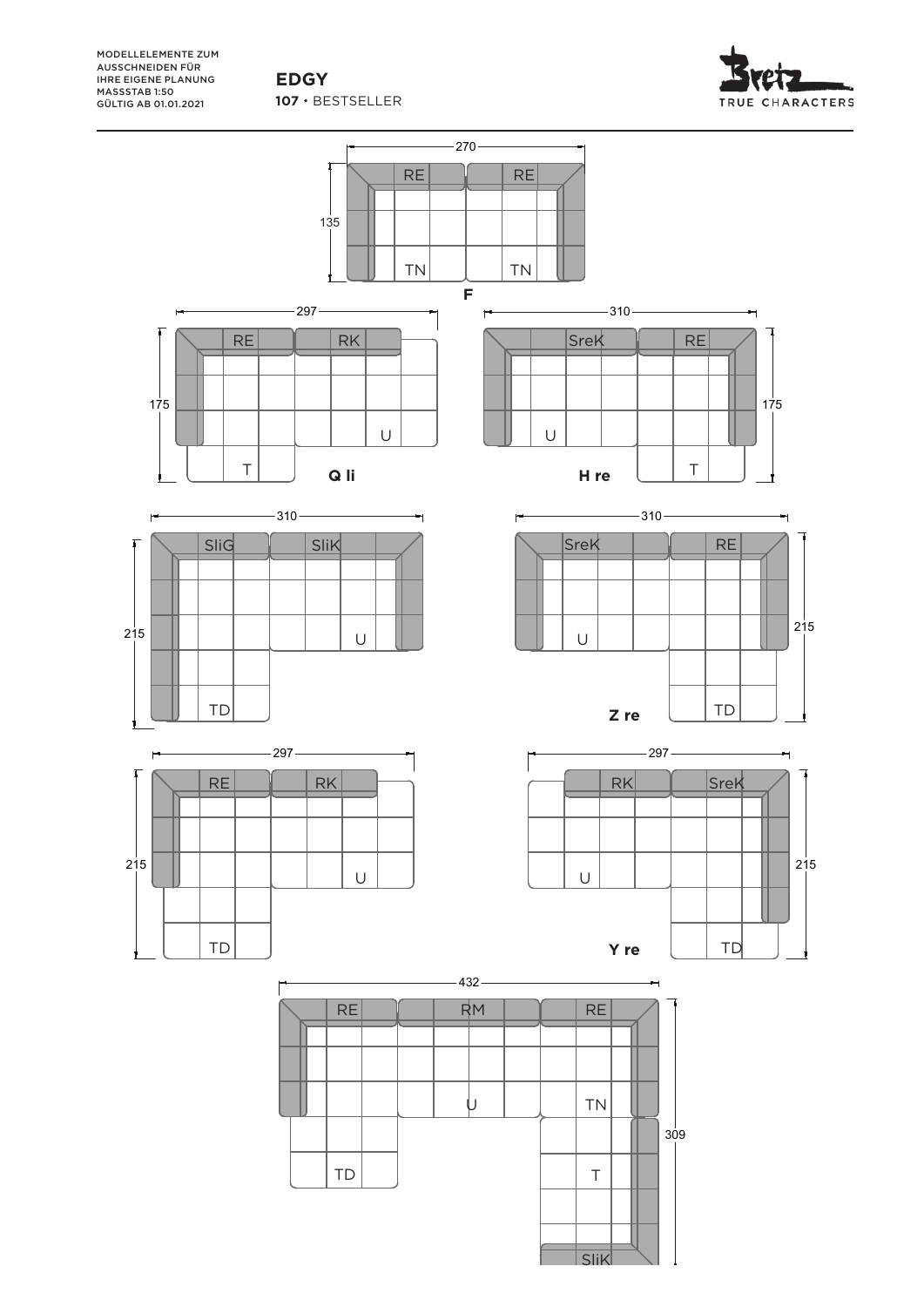**EDGY** 107 · SOFAS









| $-297-$ |  |           |  |  |           | $-297$ |                 |  |  |                          |  |  |    |  |      |  | $-310 -$ |           |  |  |   |               |  |  |
|---------|--|-----------|--|--|-----------|--------|-----------------|--|--|--------------------------|--|--|----|--|------|--|----------|-----------|--|--|---|---------------|--|--|
|         |  | <b>RE</b> |  |  | <b>RK</b> |        |                 |  |  | <b>RE</b>                |  |  | RM |  |      |  |          | <b>RE</b> |  |  |   | C11L <br>וווט |  |  |
|         |  |           |  |  |           |        |                 |  |  |                          |  |  |    |  |      |  |          |           |  |  |   |               |  |  |
|         |  |           |  |  |           |        | $^{\prime}$ 135 |  |  |                          |  |  |    |  | 1135 |  |          |           |  |  |   |               |  |  |
|         |  |           |  |  |           |        |                 |  |  | $\overline{\phantom{a}}$ |  |  |    |  |      |  |          |           |  |  |   |               |  |  |
|         |  | <b>TN</b> |  |  | U         |        |                 |  |  | N                        |  |  | ◡  |  |      |  |          | <b>TN</b> |  |  | ◡ |               |  |  |







|     | $-390 -$ |  |      |  |  |  |  |                   |  |  |  |  |  |  |
|-----|----------|--|------|--|--|--|--|-------------------|--|--|--|--|--|--|
|     |          |  | SreG |  |  |  |  | $ \textsf{SiiK} $ |  |  |  |  |  |  |
|     |          |  |      |  |  |  |  |                   |  |  |  |  |  |  |
| 135 |          |  |      |  |  |  |  |                   |  |  |  |  |  |  |
|     |          |  |      |  |  |  |  |                   |  |  |  |  |  |  |

|     | $-430$ |  |  |      |  |  |  |  |      |  |  |  |  |  |
|-----|--------|--|--|------|--|--|--|--|------|--|--|--|--|--|
|     |        |  |  | SreG |  |  |  |  | SliG |  |  |  |  |  |
| 135 |        |  |  |      |  |  |  |  |      |  |  |  |  |  |
|     |        |  |  |      |  |  |  |  |      |  |  |  |  |  |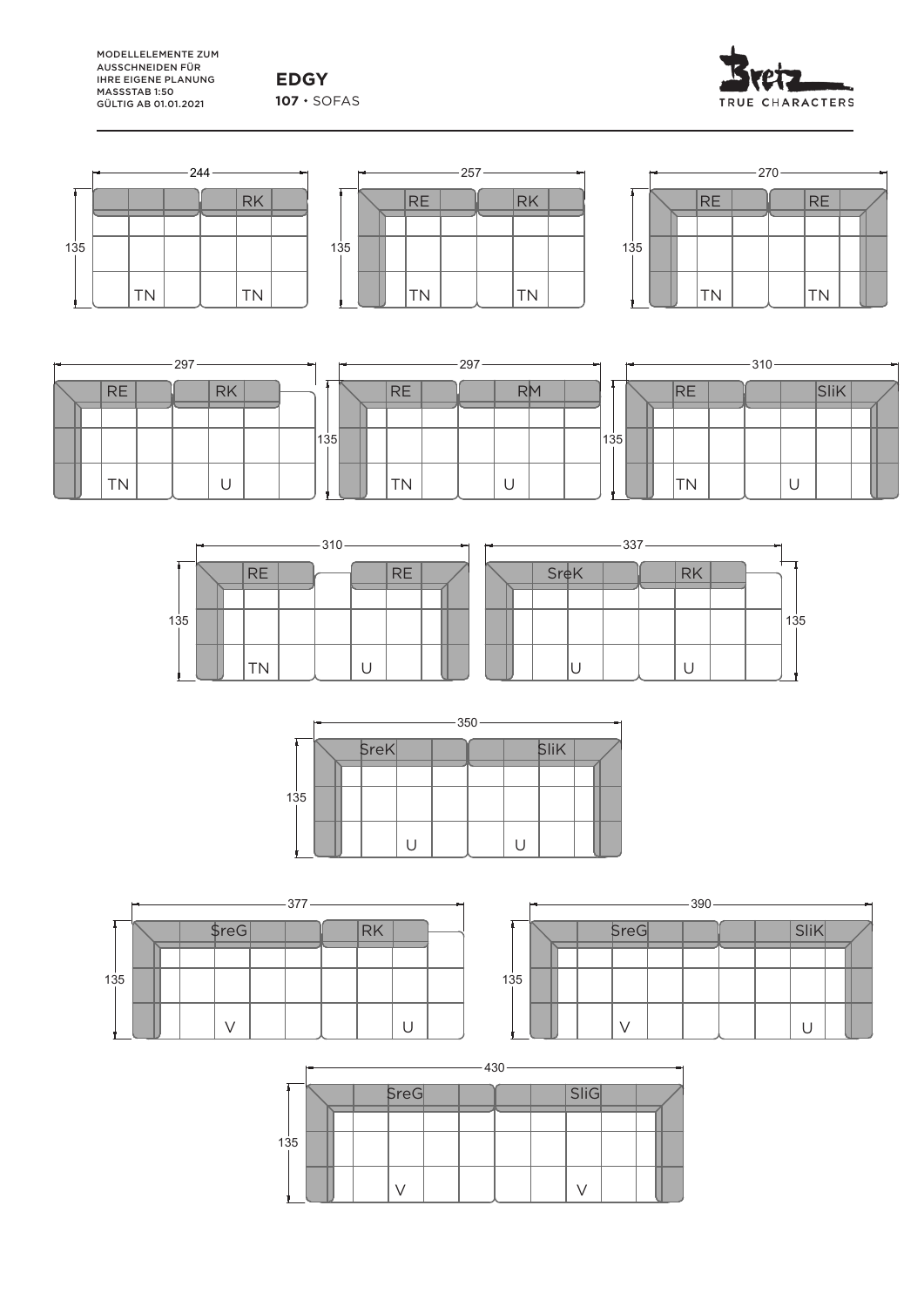



257 270











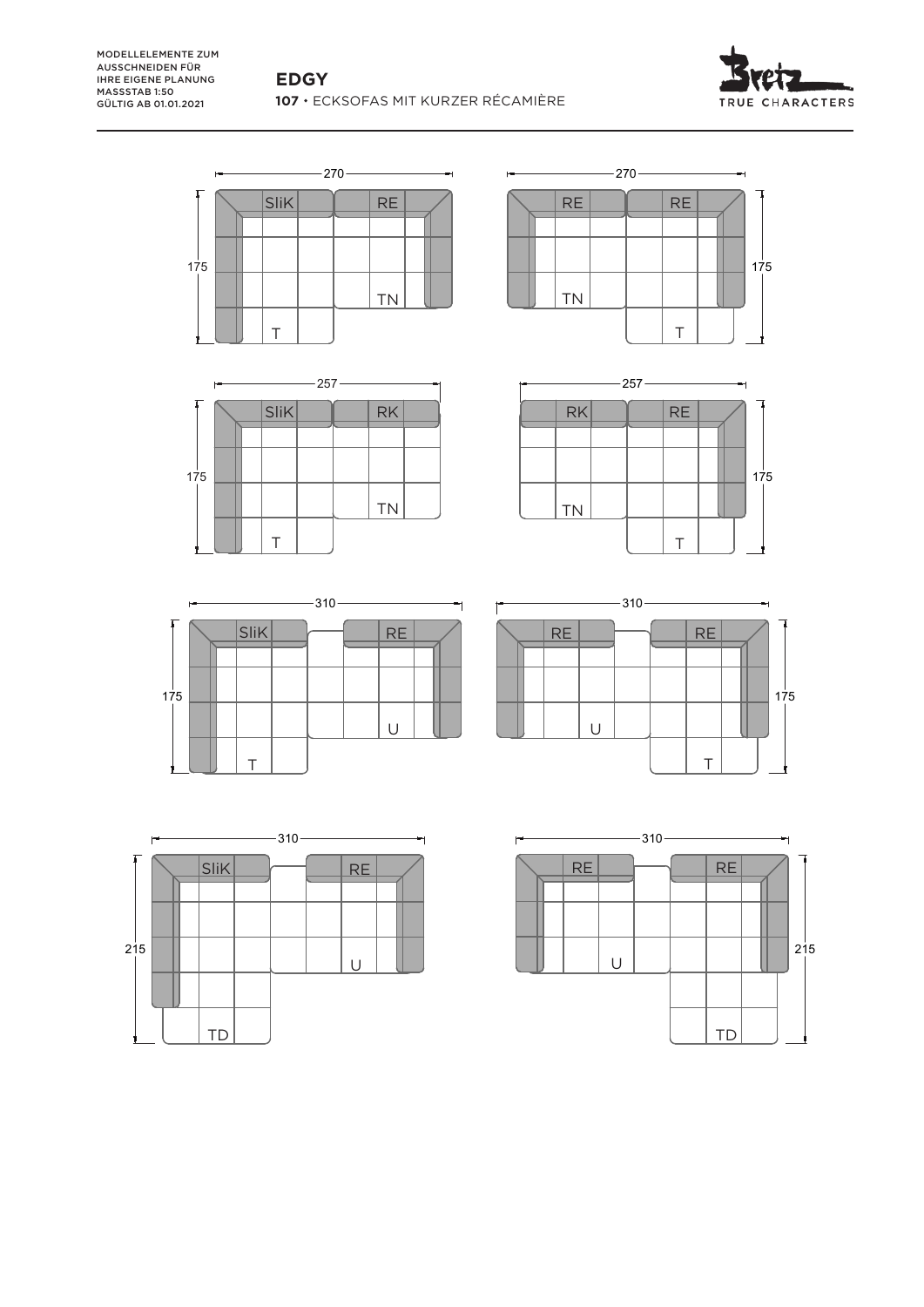## **EDGY**

**107**  ECKSOFAS MIT KURZER RÉCAMIÈRE



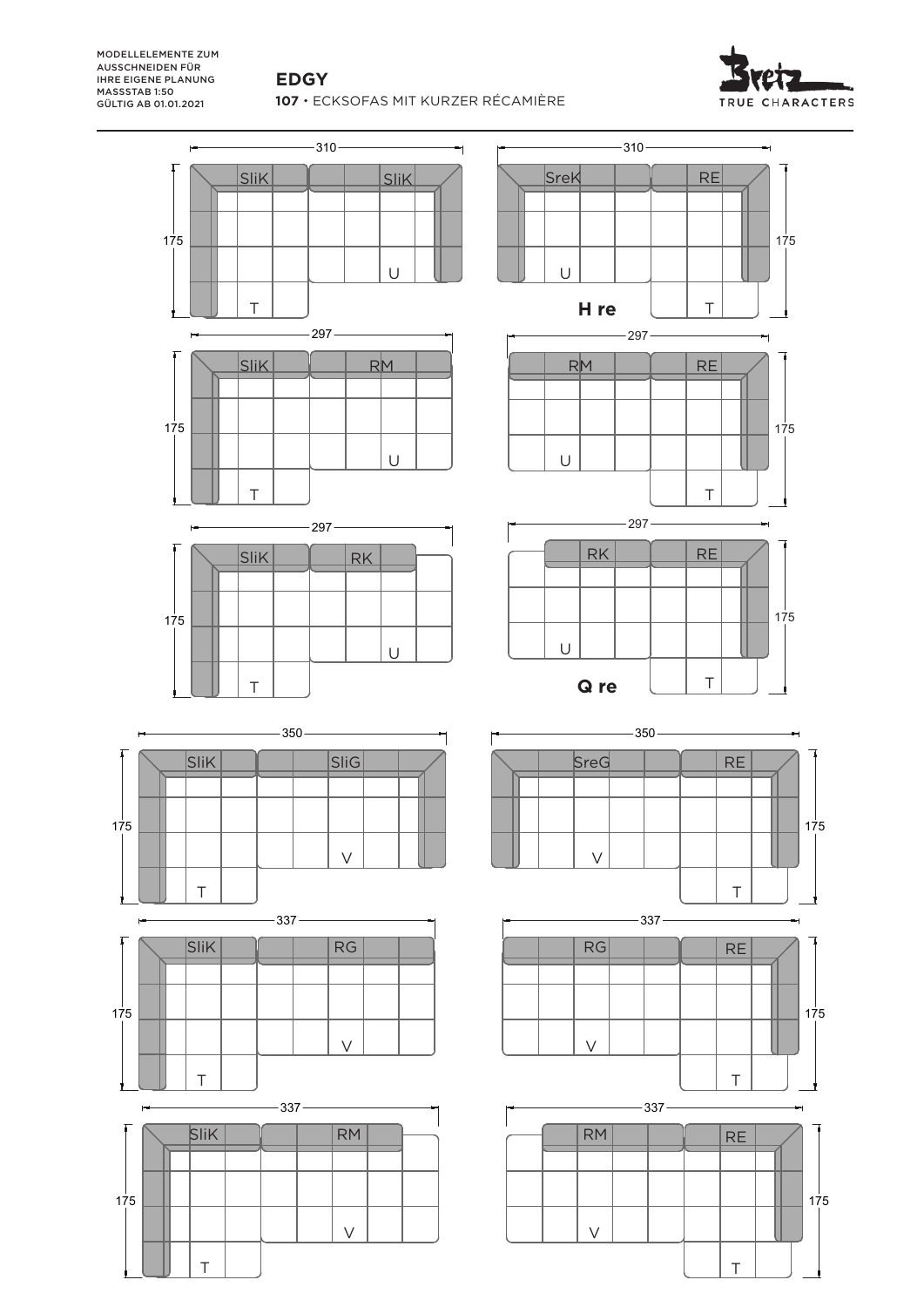# **EDGY**

310 ECKSOFAS MIT LANGER RÉCAMIÈRE

![](_page_5_Picture_3.jpeg)

![](_page_5_Figure_4.jpeg)

![](_page_5_Figure_5.jpeg)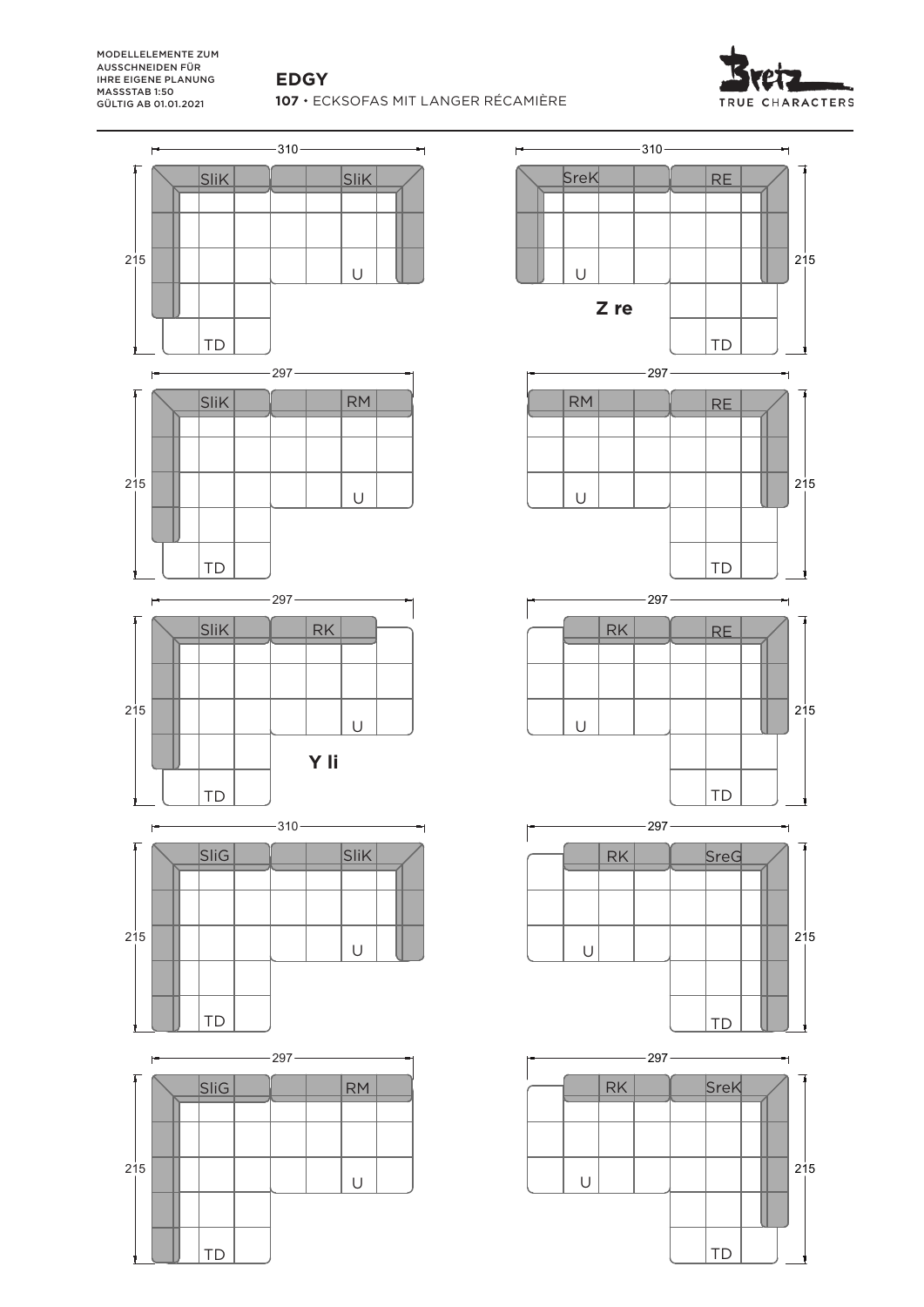#### **EDGY**

350 ECKSOFAS MIT LANGER RÉCAMIÈRE

![](_page_6_Picture_3.jpeg)

![](_page_6_Figure_4.jpeg)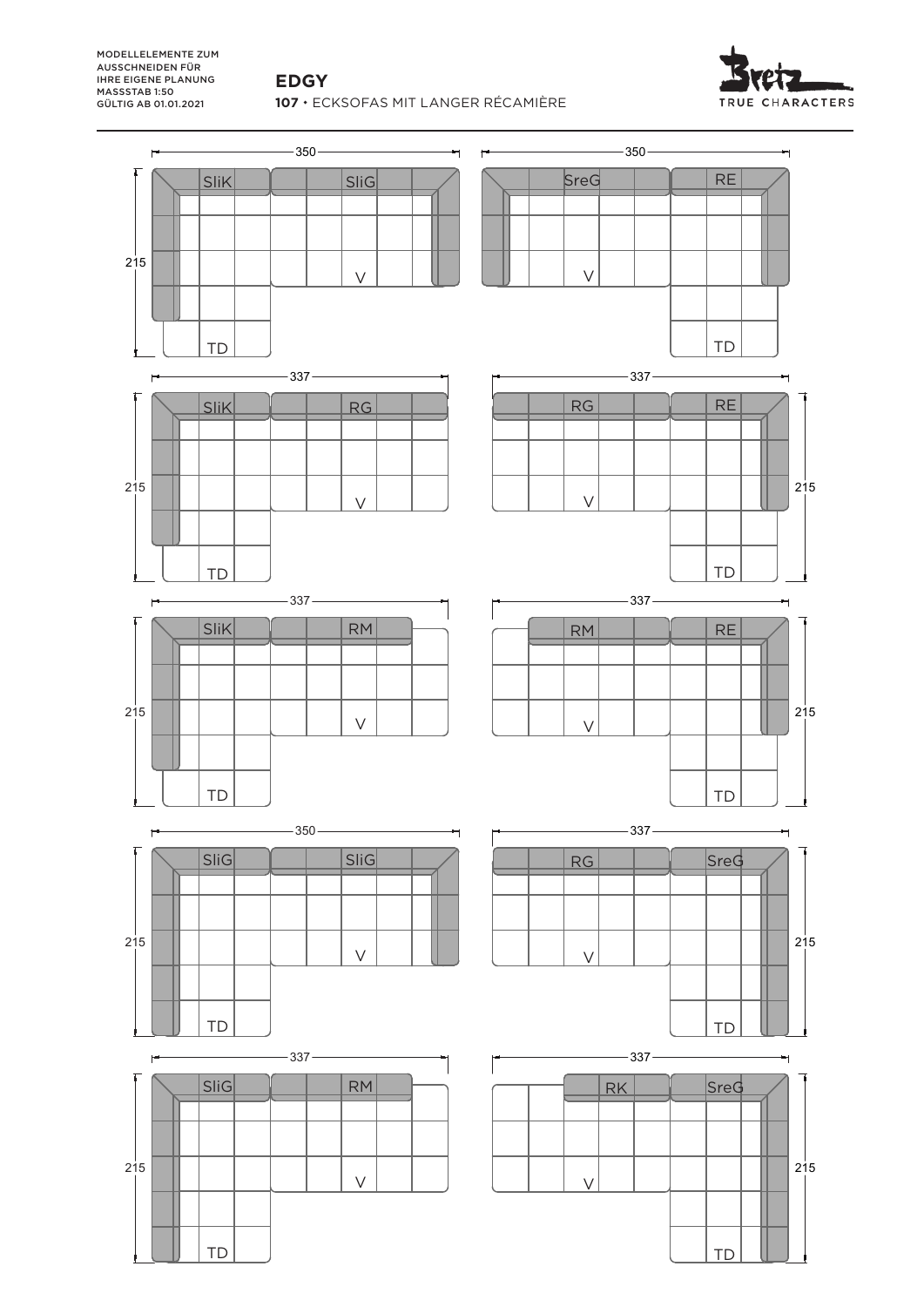## **EDGY**

**107**  ECKSOFAS MIT LANGER RÉCAMIÈRE & LOSER ROLLE

![](_page_7_Picture_3.jpeg)

![](_page_7_Figure_4.jpeg)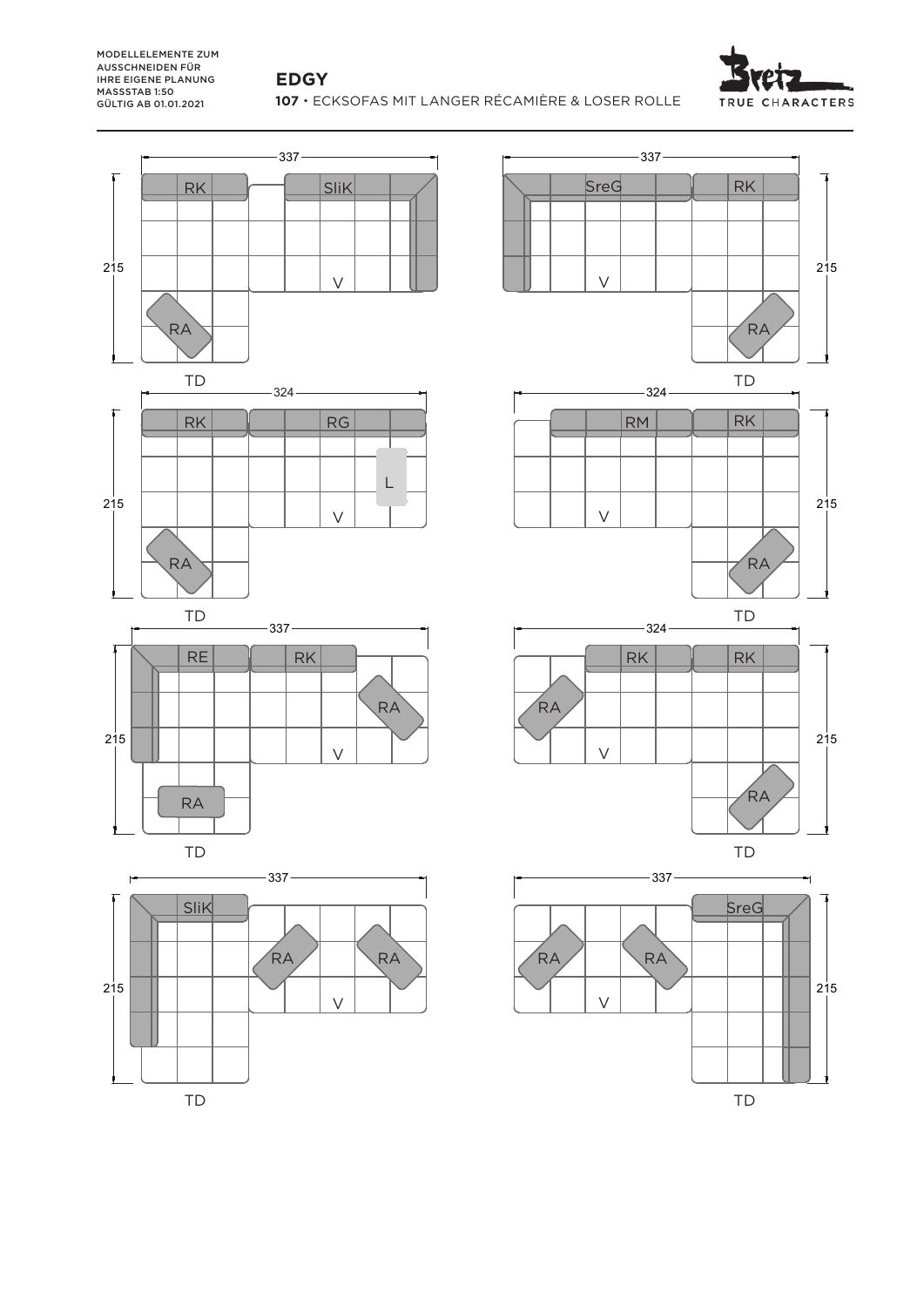![](_page_8_Picture_2.jpeg)

![](_page_8_Figure_3.jpeg)

![](_page_8_Figure_4.jpeg)

![](_page_8_Figure_5.jpeg)

![](_page_8_Figure_6.jpeg)

![](_page_8_Figure_7.jpeg)

![](_page_8_Figure_8.jpeg)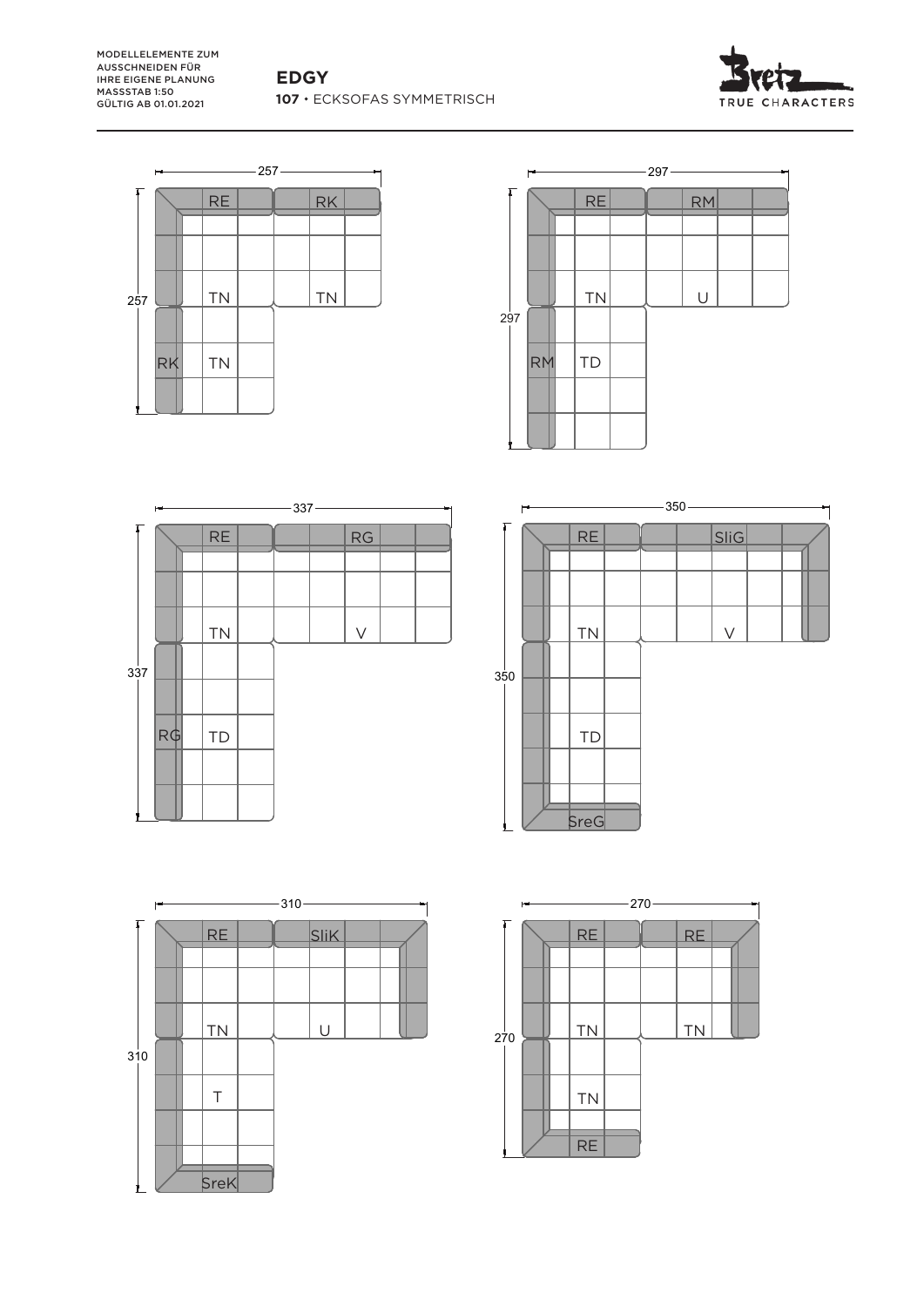![](_page_9_Picture_2.jpeg)

![](_page_9_Figure_3.jpeg)

![](_page_9_Figure_4.jpeg)

TN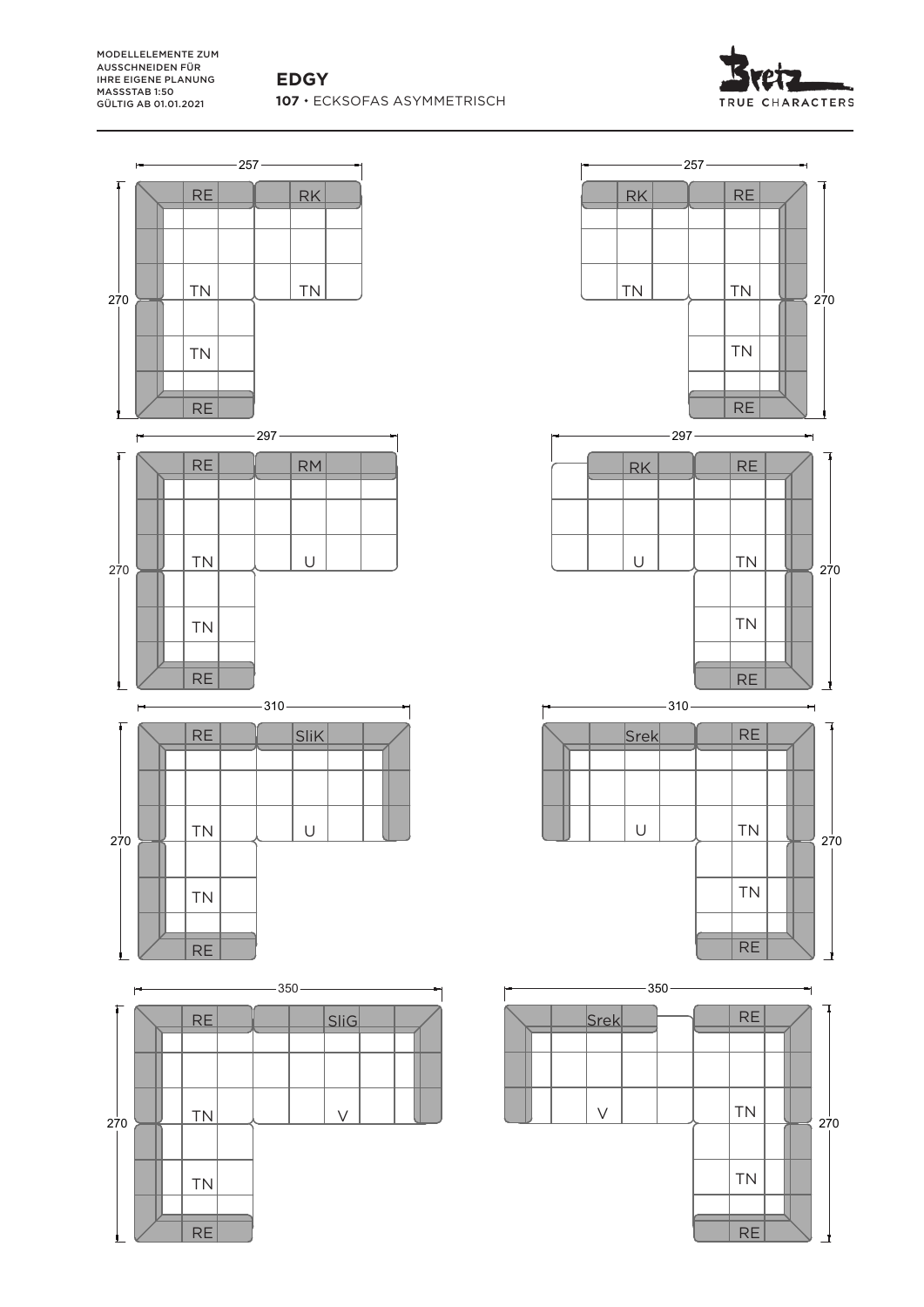**EDGY** 107 · ECKSOFAS ASYMMETRISCH

![](_page_10_Picture_2.jpeg)

![](_page_10_Figure_3.jpeg)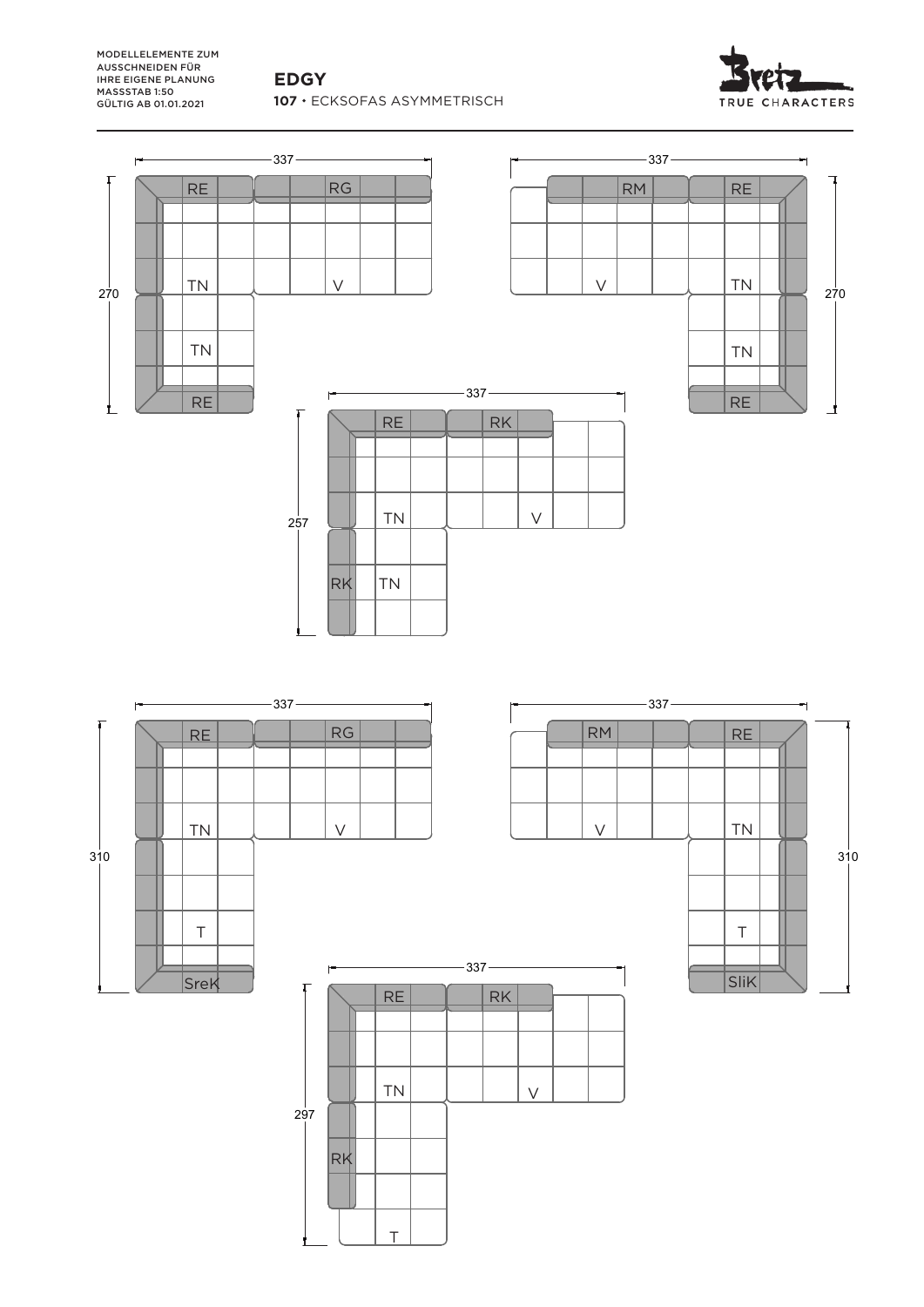**EDGY 107**  U-SOFAS ASYMMETRISCH

![](_page_11_Picture_2.jpeg)

![](_page_11_Figure_3.jpeg)

![](_page_11_Figure_4.jpeg)

TD

SreG

![](_page_11_Figure_5.jpeg)

SliG

![](_page_11_Figure_6.jpeg)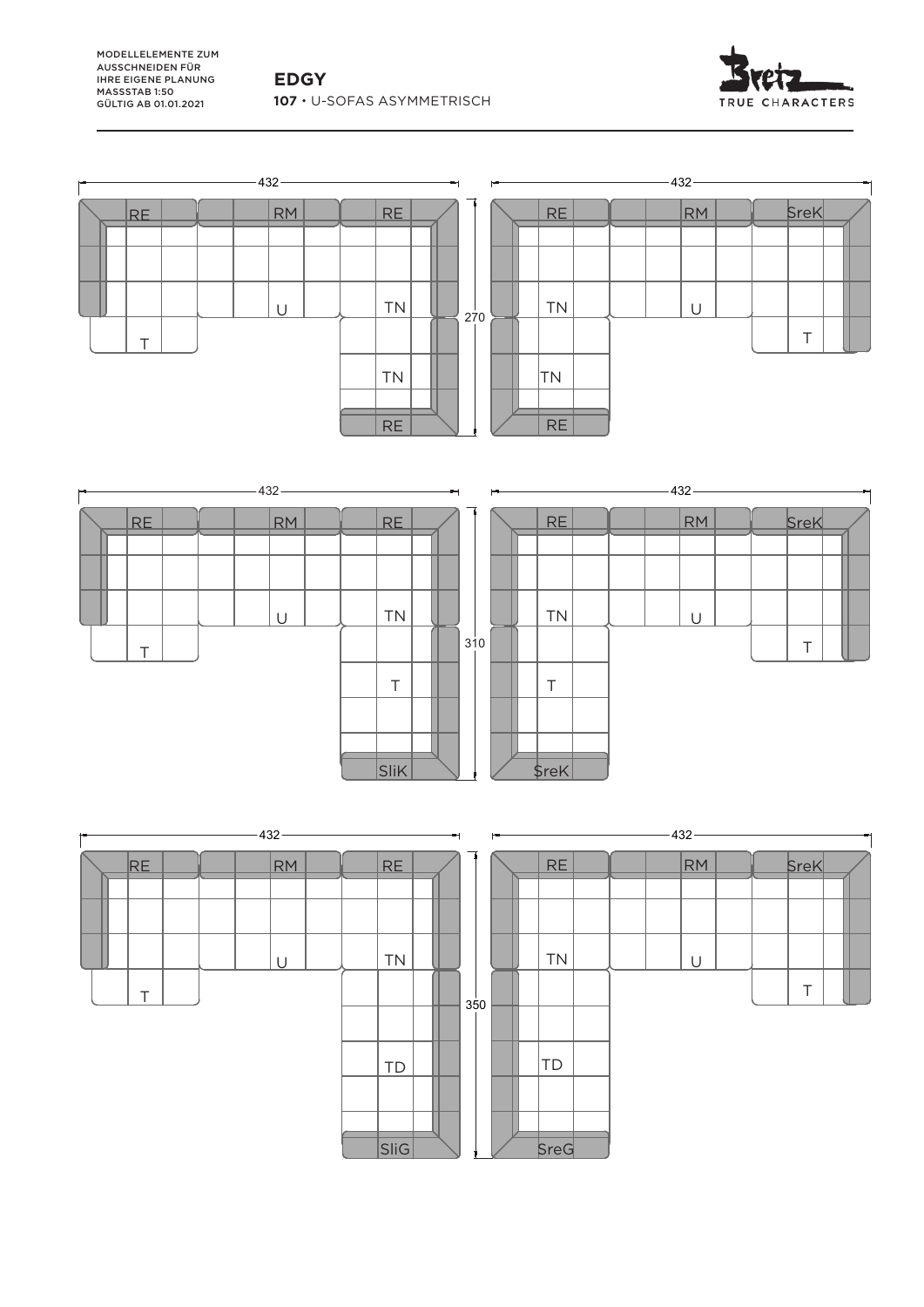**EDGY**

MODELLELEMENTE ZUM AUSSCHNEIDEN FÜR **IHRE EIGENE PLANUNG** MASSSTAB 1:50 GÜLTIG AB 01.01.2021

107 · U-SOFAS ASYMMETRISCH

![](_page_12_Picture_3.jpeg)

![](_page_12_Figure_4.jpeg)